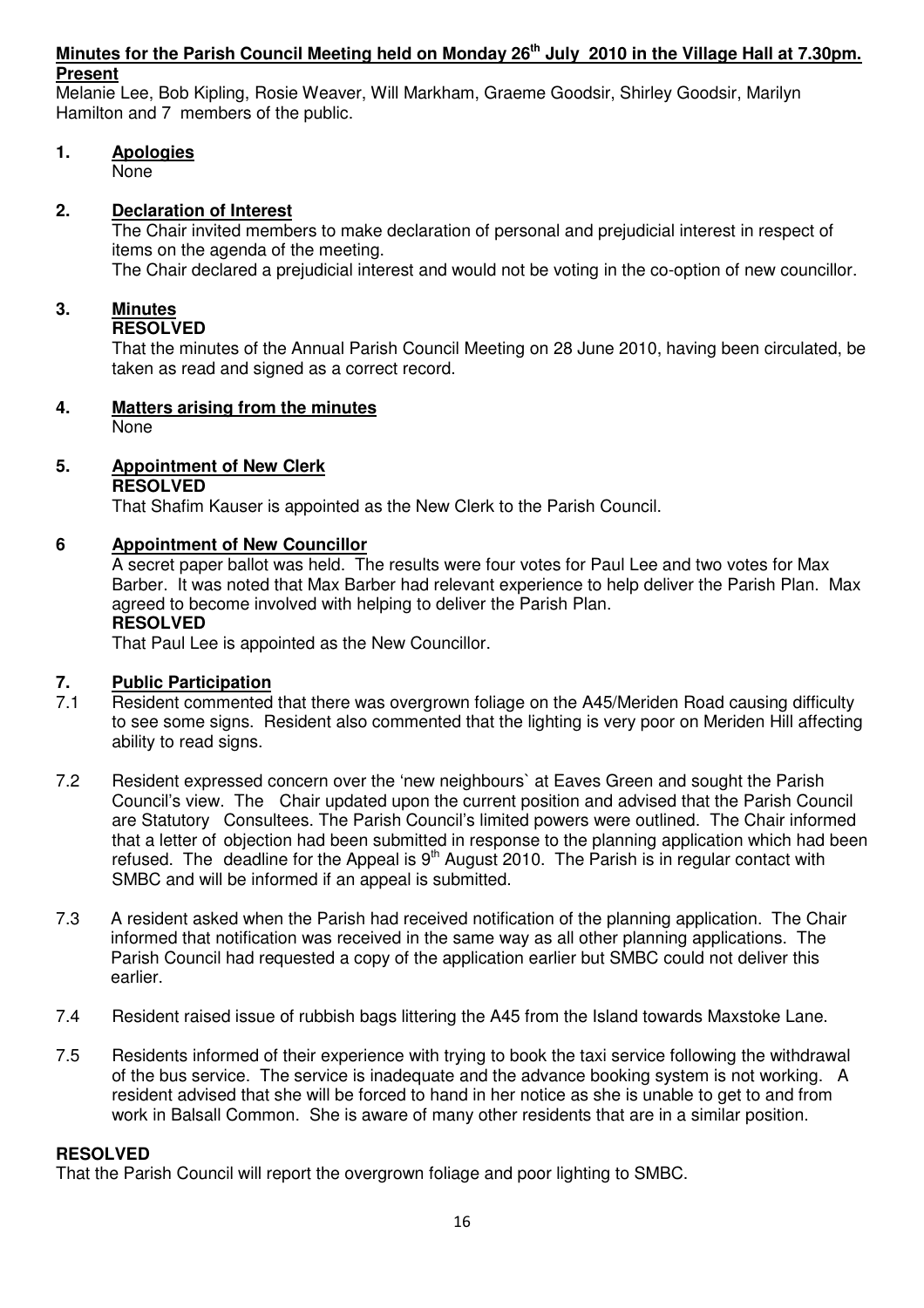That the Parish Council will report in the Meriden Mag as to the role and powers of the Parish Council relating to planning applications.

The issue of rubbish littering the A45 from the Island towards Maxstoke Lane is placed on the Agenda at the next meeting.

Will Markham excused as he was feeling unwell.

## **8. Correspondence and Communication**

#### 8.1 **1 st Meriden Scouts – Thank letter for the donation and funds for flag raising**.

8.2 **Rotary Club of Meriden – Thank you letter** for the use of the playing fields for the Megaride. Event raised money for two charities, the MS Society and the Warwickshire & Northamptonshire Air Ambulance. More money is yet to be received and they expect the final amount to be about £3500. (A little less than other years but England were playing a World Cup match that day!).

#### **9. Receive Reports**

- 9.1 **Committee Member for Village Hall Management Committee** no report
- 9.2 **School Governors for Parish Council** no report
- 9.3 **Committee Member for War Memorial** no report
- 9.4 **Pool** meeting to take place separately. Rosie Weaver to meet with Tony Walsh to advise upon replies received.
- 9.5 **Allotment Representative** no report
- 9.6 **Footpaths/Forum** overgrown but would expect that.
- 9.7 **Meriden Sands Working Group** no report
- 9.8 **Conservation Committee –**two meetings held. Nothing appertaining to Meriden
- 9.9 **Local Strategic Partnership** fed back about forum meetings
- 9.10 **Police Rural Assembly** no meeting
- 9.11 **Solihull Area Committee** RW is Chair of the Committee. Attempt to work together on issues affecting all. Met with Sarah Barnes and Chris from the Solihull Partnership who informed that they have to find 25% cut in their budget. They are happy to attend a Parish Council meeting to talk about local matters.
- 9.12 **Tree Wardens** Concerns about Oak Tree in playing fields. Councillors requested a list of all trees with a TPO
- 9.13 **Parish Plan** meeting held last week. Chair provided feedback.
- 9.14 **Community Surgery** Rosie Weaver and Julie Hall attended with 2 representatives from police and 2 representatives from SMBC. No residents attended. Meeting was useful to discuss matters with police and SMBC.
- 9.15 **Joint Councillor Surgery** RW provided feedback. No residents attended.
- 9.15 **Community Speed Watch** Chair reported that a series of six consecutive weekends was undertaken. Results were interesting and it was reported that over time the level of drivers over the limit was decreasing displaying that the initiative was effective. It is intended to continue and to target hotspots.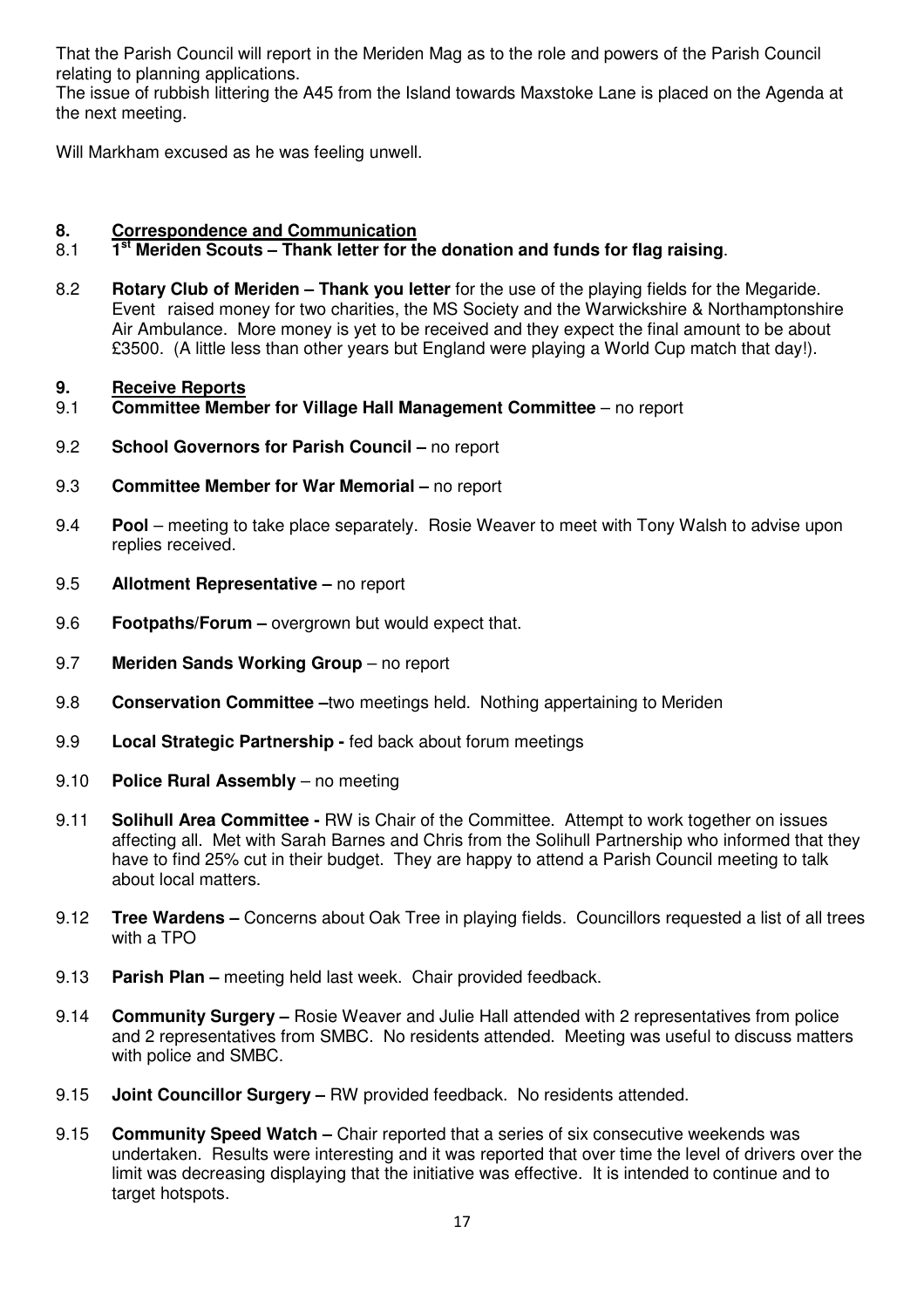- 9.16 **Fusion Football Sessions Wednesday evenings –**for children over 14. It was reported by JH that 12-16 children attended. The sessions are progressing well.
- 9.17 **Paul Jayes Football Academy Meriden Rovers Saturday Mornings.** For children between 5 and 8. Around 16 children attend. Resumes in September but there will be a weeklong camp on 23<sup>rd</sup> August.

## **10. Village Matters**

### 10.1 **Development Hampton Lane/Maxstoke Lane**

10.1.1 Local Lettings Policy – RW met with John Pitcher who has agreed to a local lettings policy. Criteria read out (attached as appendix 1 to the minutes). BK suggested that Parish Council should have a bigger say in the allocation of properties. RW agreed that the criteria should be tightened RW suggested a further meeting with John Pitcher to discuss the lettings policy.

 10.1.2 Developers agreement of preferred play equipment provider – price negotiations ongoing between Wicksteed and DTZ.

10.1.3 Competition – name for new play facility – September 2010 with School.

 10.1.4 Management of new play facility – Chair went through the options. It was preferred to have a Community Interest Company as the new facility is a community asset open to everybody. 10.1.5 Julie Hall's agreement to act on behalf of SMBC/PC as an independent consultant to oversee the development on the new play facility until completion of the works.

#### 10.2 **Tennis Courts – Maxstoke Lane Park**

An update was provided by the Chair regarding the offer received from Priority Builders to remove the fencing, dismantle the tennis courts and remove the material. On the basis that the Parish Council considers the offer to be of best value it is

### **RESOLVED**

**That the parish council suspend point 11.1(h) of the financial regulations which states** When it is to enter into a contract less than £50,000 in value for supply of goods or materials or for the execution of works or specialist services as are excepted as set out in paragraph (a) the Clerk or RFO shall obtain three quotations (priced descriptions of the proposed supply); where the value is below £1,000 and above £100 the Clerk or RFO shall strive to obtain three estimates. Otherwise, Regulation 10.3 above shall apply.

#### 10.3 **Withdrawal of bus service between Balsall Common, Berkswell and Meriden.**

- 10.3.1 JH informed that details and evidence of the problems regarding the booking of the taxi service had been provided. We have been informed that they will get back to us.
- 10.3.2 A resident informed of her difficulty with booking the taxi service. Resident was concerned as the withdrawal of the bus service is forcing her to give up work.
- 10.3.3 RW attended a partnership forum. The Partnership co-ordinator will be having a meeting with Transport at senior level and will raise the issue formally with Centro. RW also informed that we have let our MP know about the situation and we will write again providing evidence of the difficulty this imposes.
- 10.3.4 RW informed that individually residents should write to the Borough Councillors and MP as these are the people who can put pressure on companies to change.
- 10.3.6 Residents questioned why Oak Lane could not be opened up again with traffic lights. People are crossing the A45 already so there should not be any problem with moving the bus stop. Also, when the A45 was shut, it was proposed that a flyover would be built but this did not happen due to cost.

## **RESOLVED (proposed by BK and seconded by RW)**

That the Parish Council will write to Coventry City Council to request that they reopen Oak Lane for buses only so that route 900 may be reinstated.

10.4 **Public Conveniences – Project –** An update was provided to convert these into storage space. The police are continuing to support the project although cutbacks have meant that they are not able to instruct an architect. They have suggested that we obtain quotes for them to consider. BK to make enquiries and see if a specification can be obtained.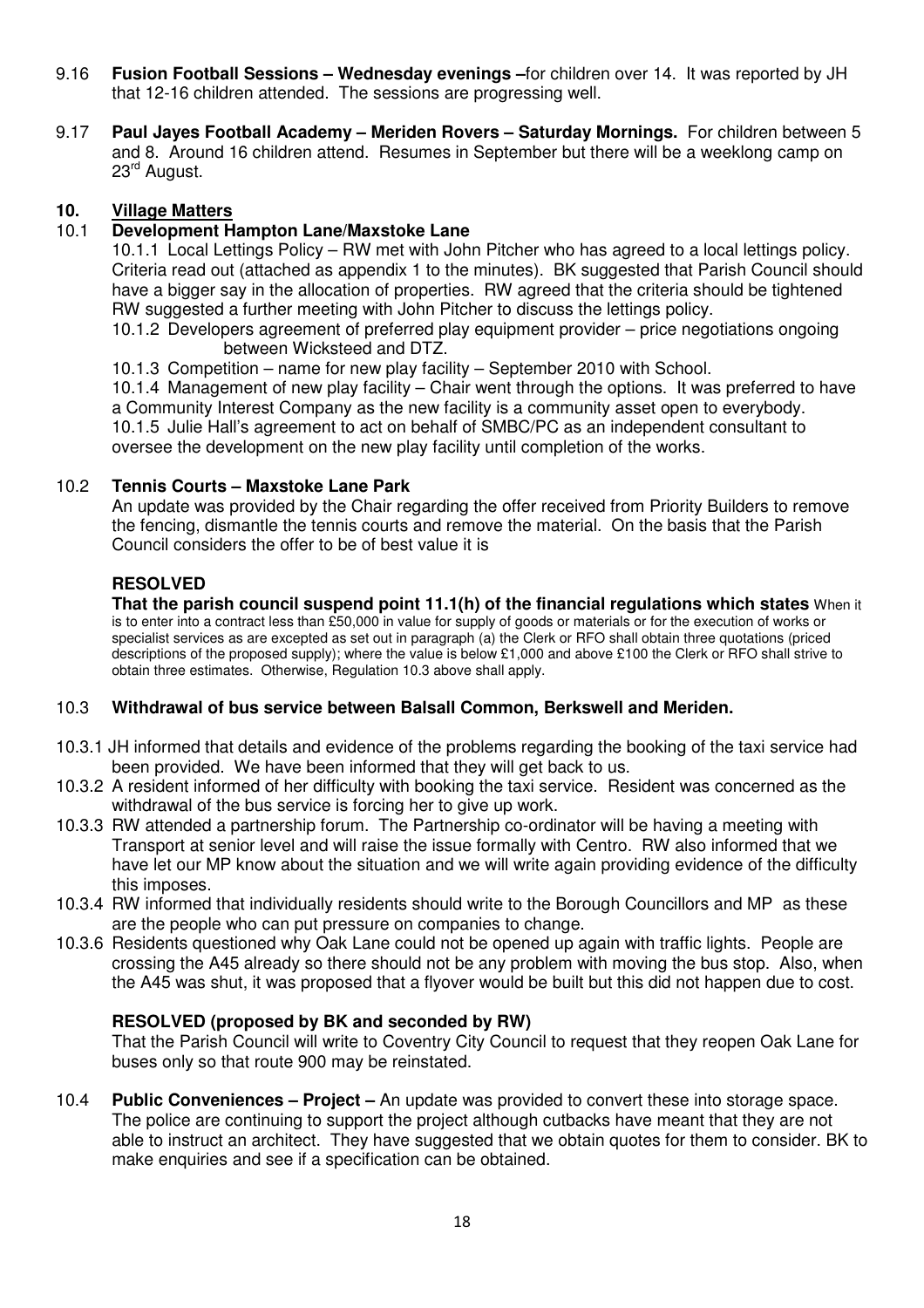## 10.5 **Cleaning of Standing Cross and Cyclists Memorial**

 JH provided an update. These are Grade 2 listed monuments. We also have to obtain English Heritage consent. It is necessary to wait for the main person to return from personal developmental leave as he has the relevant expertise to advise upon the cleaning process.

#### 10.6 **Parking on The Green**

Posts have been ordered by the neighbourhood co-ordinator to narrow the gaps for cars to pass through.

#### **RESOLVED**

For the parish council to call the conservation officer to check that all is above board.

#### 10.7 **Meriden Heath Painting**

 This painting was temporarily moved to Packington Estates whilst maintenance works were undertaken at the library. Works have now been completed. Awaiting clarification from library when the painting can be returned.

#### **11 Planning Matters**

#### 11.1 **2010/684 – Eaves Green Lane – Update.**

Notification received from SMBC that the application has been refused. The applicant can appeal and if that is the case the Parish Council will be informed.

11.2 **2010/809** – **59 Main Road, Meriden** – Replace flat felted roof with pitched tiled roof.  **RESOLVED** 

Detracts from design concept and changes the street scene

11.3 **2010/1028 – 77c Main Road, Meriden –** Ground floor front extension to form a porch.  **RESOLVED** 

No comment – neighbour notification

11.4 **2010/1031 – Meriden Hall Residential Park, Meriden Hall, Main Road, Meriden –** clear brambles, elder and self set trees under 4 inches, leave corridors of scrub and wild areas, carry out remedial pruning and fell any dead, dangerous or diseased trees, re coppice hazel stools, thin out over dense self set sycamore trees, replant a variety of native trees and shrub species.

#### **RESOLVED**

Object green belt, area of natural beauty, flora and wildlife. No bat survey submitted. Concerns over future development as there are regular planning applications from this site.

11.5 **2010/1057 – 117 Fillongley Road, Meriden –** Erect a brick built garden wall to front boundary elevation.

# **RESOLVED**

Object, works already undertaken and not in keeping with the street scene – used new brick.

11.6 **2010/1070 – Meriden Garage, Birmingham Road, Meriden –** application to extend time limit for planning application number 2007/858 for a three storey apartment block containing 8 no. 2 bedroom apartments and 6 no. 1 bedroom apartments.  **RESOLVED** 

 Object, Parish Plan states that flats are not what Meriden needs. Issue over parking as none is available. Footpath application not resolved. Three storey apartment block not appropriate in Meriden. Reiterate objections in original application.

**11.7 2010/1141 – Land adjoining Hampton Lane, Meriden, Just south-west of the roundabout -**  Oak Tree – fell tree as it is located in proposed cricket pitch. **RESOLVED**